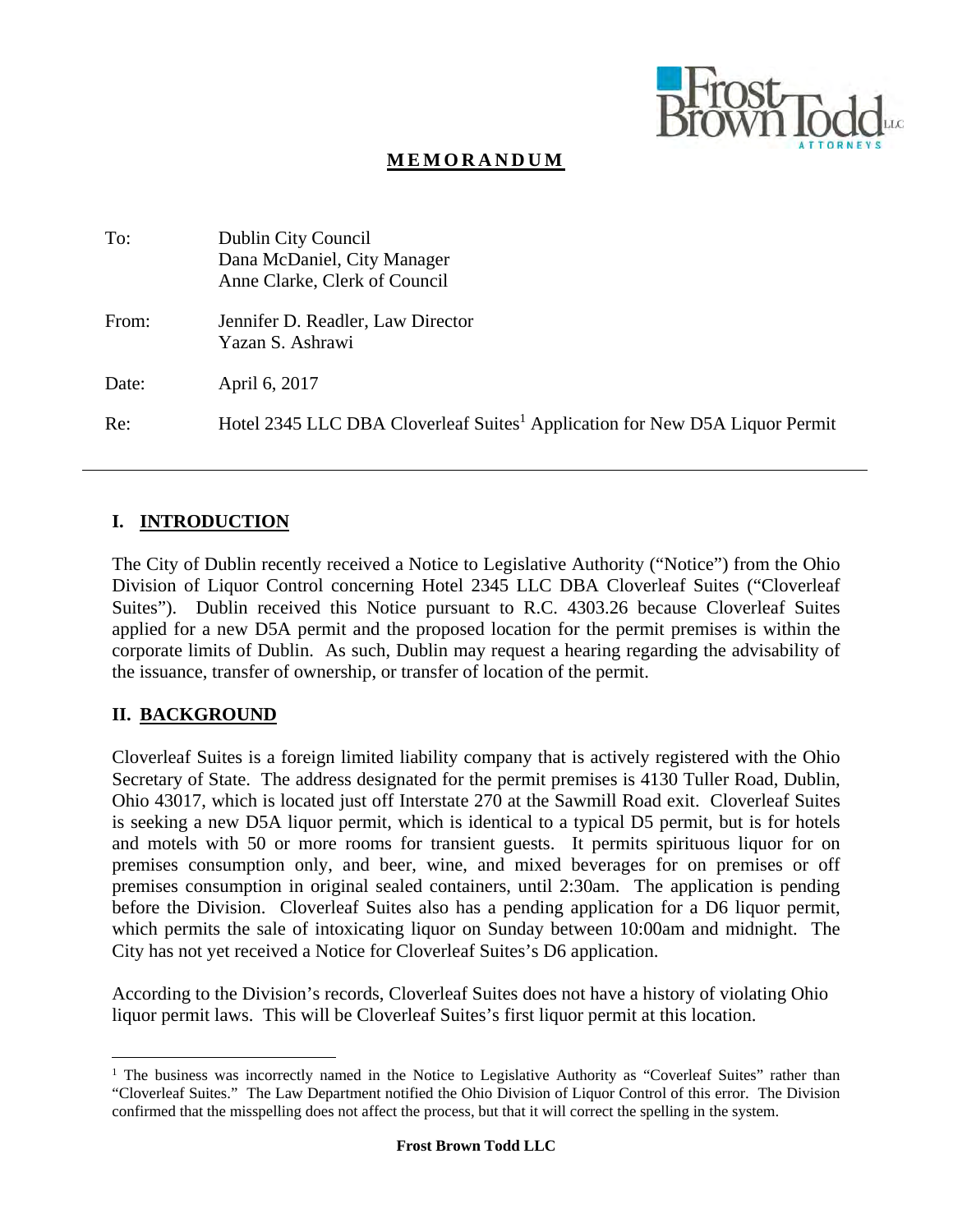Memo re. Cloverleaf Suites New D5A Liquor Permit Application April 6, 2017 Page 2

## III. RECOMMENDATION

It would appear that it is unnecessary to request a hearing in this matter because Cloverleaf Suites does not have a history of liquor law violations. Regardless whether Dublin desires to request a hearing, the Notice must be signed and returned to the Ohio Division of Liquor Control by April 14, 2017.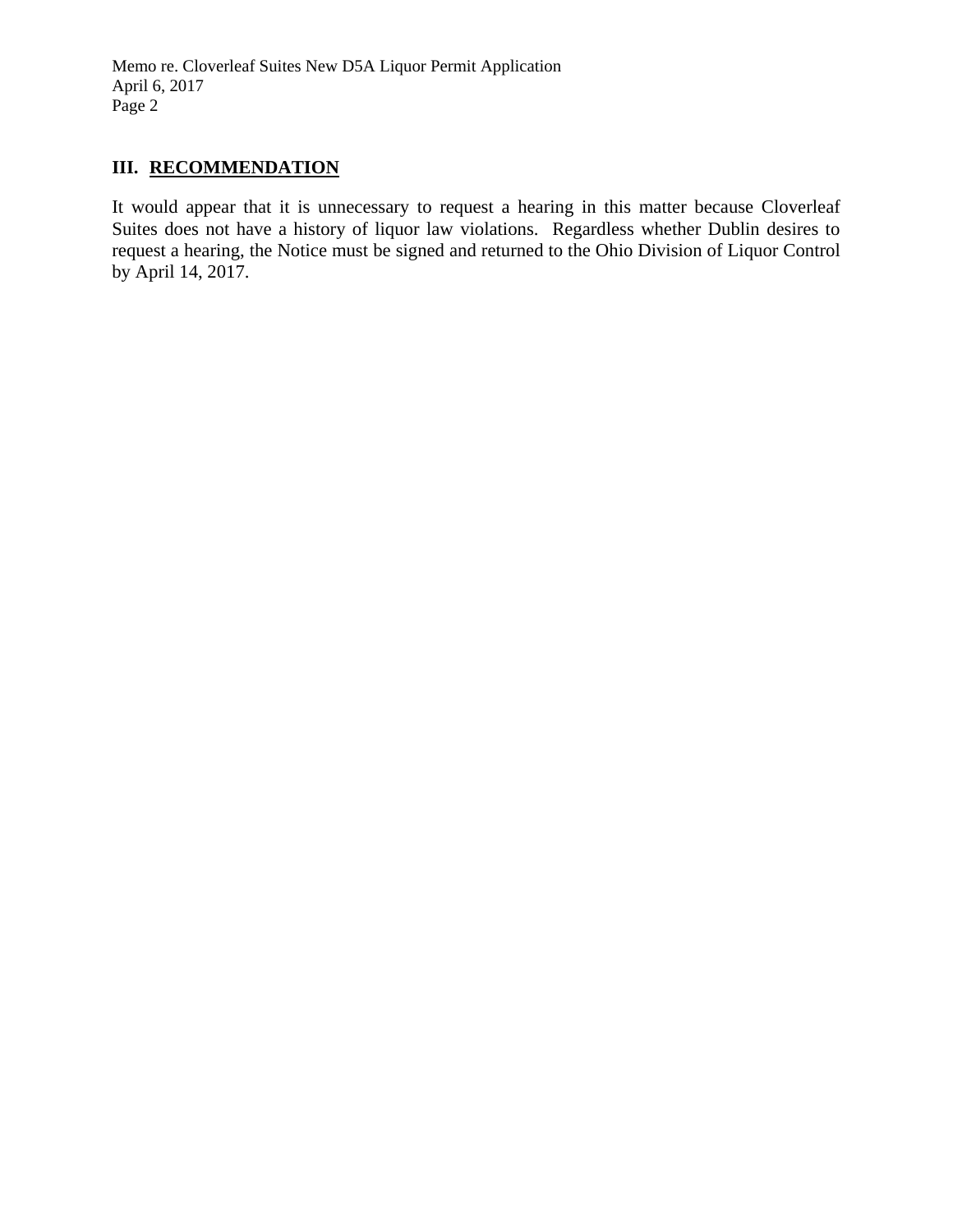NOTICE TO LEGISLATIVE **AUTHORITY** 





| MAILED                                                                                                                                                                                                                        | 03/14/2017                                                                                                                                            | RESPONSES MUST BE POSTMARKED NO LATER THAN.                           |                              |  | 04/14/2017 |  |
|-------------------------------------------------------------------------------------------------------------------------------------------------------------------------------------------------------------------------------|-------------------------------------------------------------------------------------------------------------------------------------------------------|-----------------------------------------------------------------------|------------------------------|--|------------|--|
| <b>IMPORTANT NOTICE</b><br>PLEASE COMPLETE AND RETURN THIS FORM TO THE DIVISION OF LIQUOR CONTROL<br>WHETHER OR NOT THERE IS A REQUEST FOR A HEARING.<br><b>NEW</b><br>3995772<br>B.<br>REFER TO THIS NUMBER IN ALL INQUIRIES |                                                                                                                                                       |                                                                       |                              |  |            |  |
|                                                                                                                                                                                                                               |                                                                                                                                                       |                                                                       | (TRANSACTION & NUMBER)       |  |            |  |
|                                                                                                                                                                                                                               |                                                                                                                                                       | (MUST MARK ONE OF THE FOLLOWING)                                      |                              |  |            |  |
|                                                                                                                                                                                                                               | WE REQUEST A HEARING ON THE ADVISABILITY OF ISSUING THE PERMIT AND REQUEST THAT<br>THE HEARING BE HELD <b>THE HEARING BE HELD</b> IN OUR COUNTY SEAT. |                                                                       |                              |  |            |  |
| WE DO NOT REQUEST A HEARING.<br>DID YOU MARK A BOX? IF NOT, THIS WILL BE CONSIDERED A LATE RESPONSE.                                                                                                                          |                                                                                                                                                       |                                                                       |                              |  |            |  |
|                                                                                                                                                                                                                               |                                                                                                                                                       | PLEASE SIGN BELOW AND MARK THE APPROPRIATE BOX INDICATING YOUR TITLE: |                              |  |            |  |
| (Signature)                                                                                                                                                                                                                   |                                                                                                                                                       | $(Title) - 1$                                                         | Clerk of County Commissioner |  | (Date)     |  |
|                                                                                                                                                                                                                               |                                                                                                                                                       | Clerk of City Council                                                 |                              |  |            |  |
|                                                                                                                                                                                                                               |                                                                                                                                                       | Township Fiscal Officer                                               |                              |  |            |  |
|                                                                                                                                                                                                                               | 5200 EMERALD PARKWAY<br>DUBLIN OHIO                                                                                                                   | CLERK OF DUBLIN CITY COUNCIL<br>43017                                 |                              |  |            |  |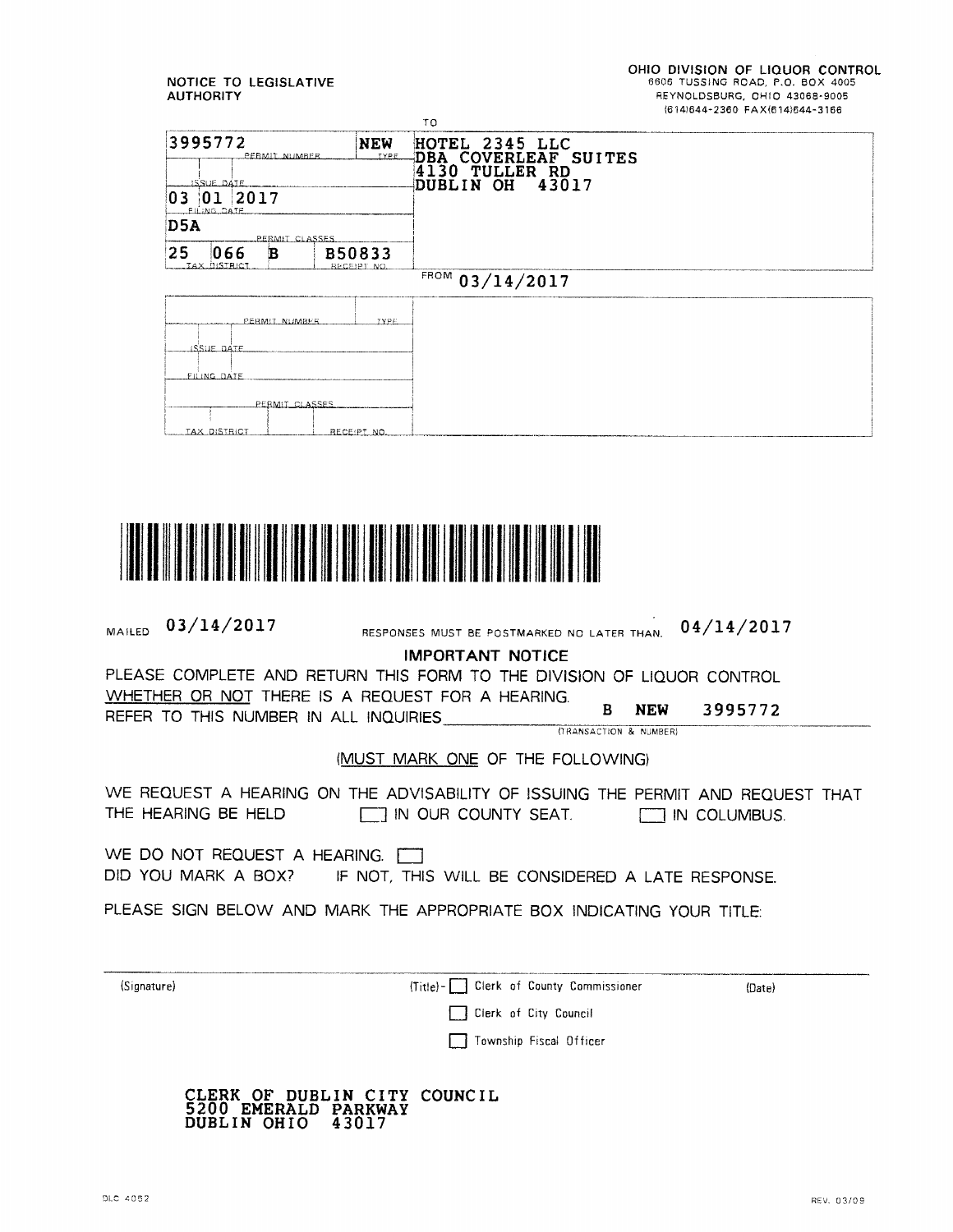#### LLC / PARTNERSHIP CROSS REFERENCE DISPLAY

3995772 PERMIT NBR HOTEL 2345 LLC DBA COVERLEAF SUITES 4130 TULLER RD DUBLIN OH 43017

ATIT JARIWALA

03/10/2017 ACTIVE

**MAN-MBR** 

 $P_{A2-KEY}$  = END SESSION, CLEAR-KEY = END OPTION, ENTER-KEY = TO CONTINUE

 $\sim 10^{11}$  km  $^{-1}$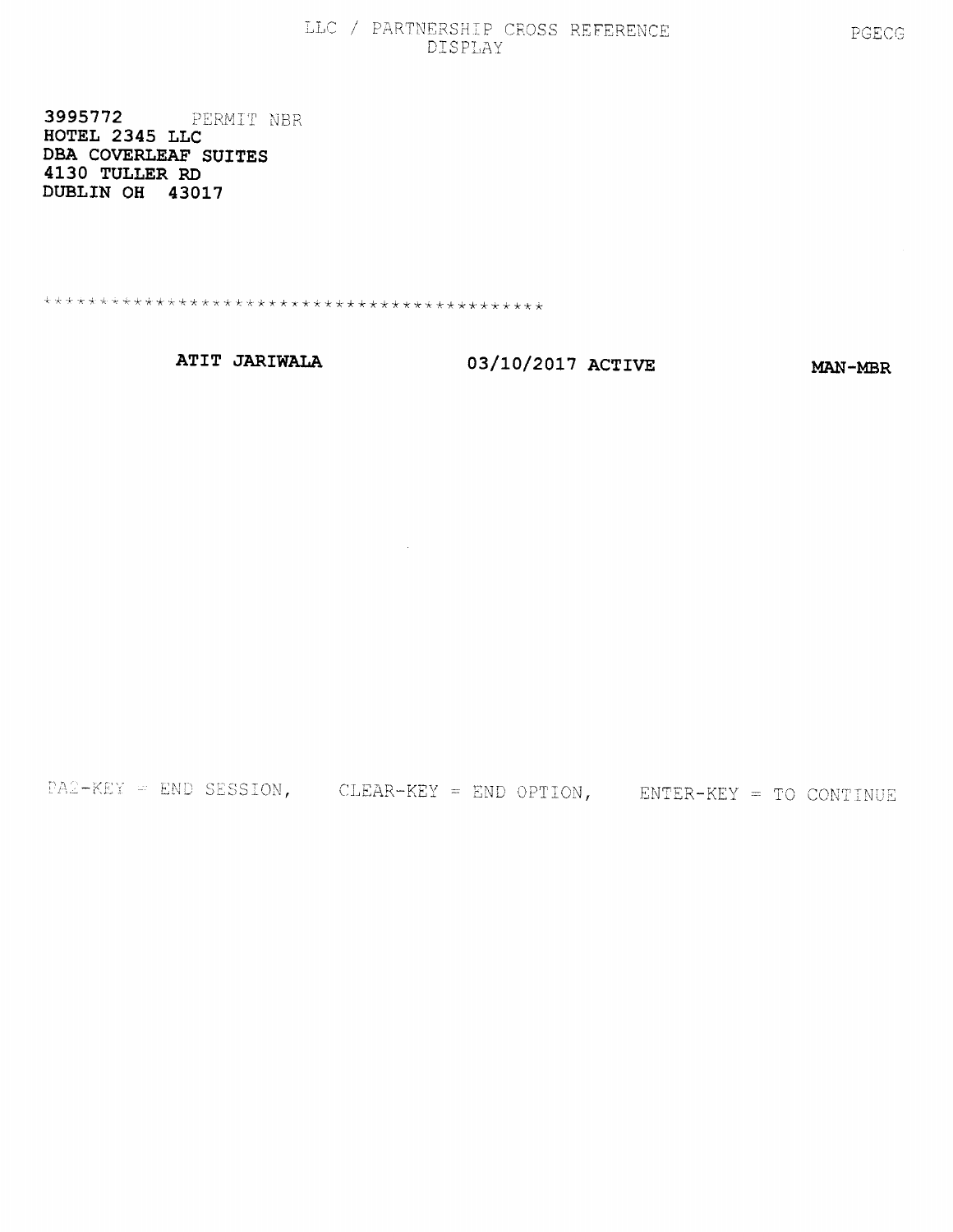| Permit           | Permit     | <b>Description</b>                                                                       |  |  |
|------------------|------------|------------------------------------------------------------------------------------------|--|--|
| Class            | <b>Hee</b> |                                                                                          |  |  |
| D <sub>5</sub> A | \$2,344    | ORC 4303 181 (Same as D5) for hotel or motel with 50 or more rooms for transient guests. |  |  |
|                  |            |                                                                                          |  |  |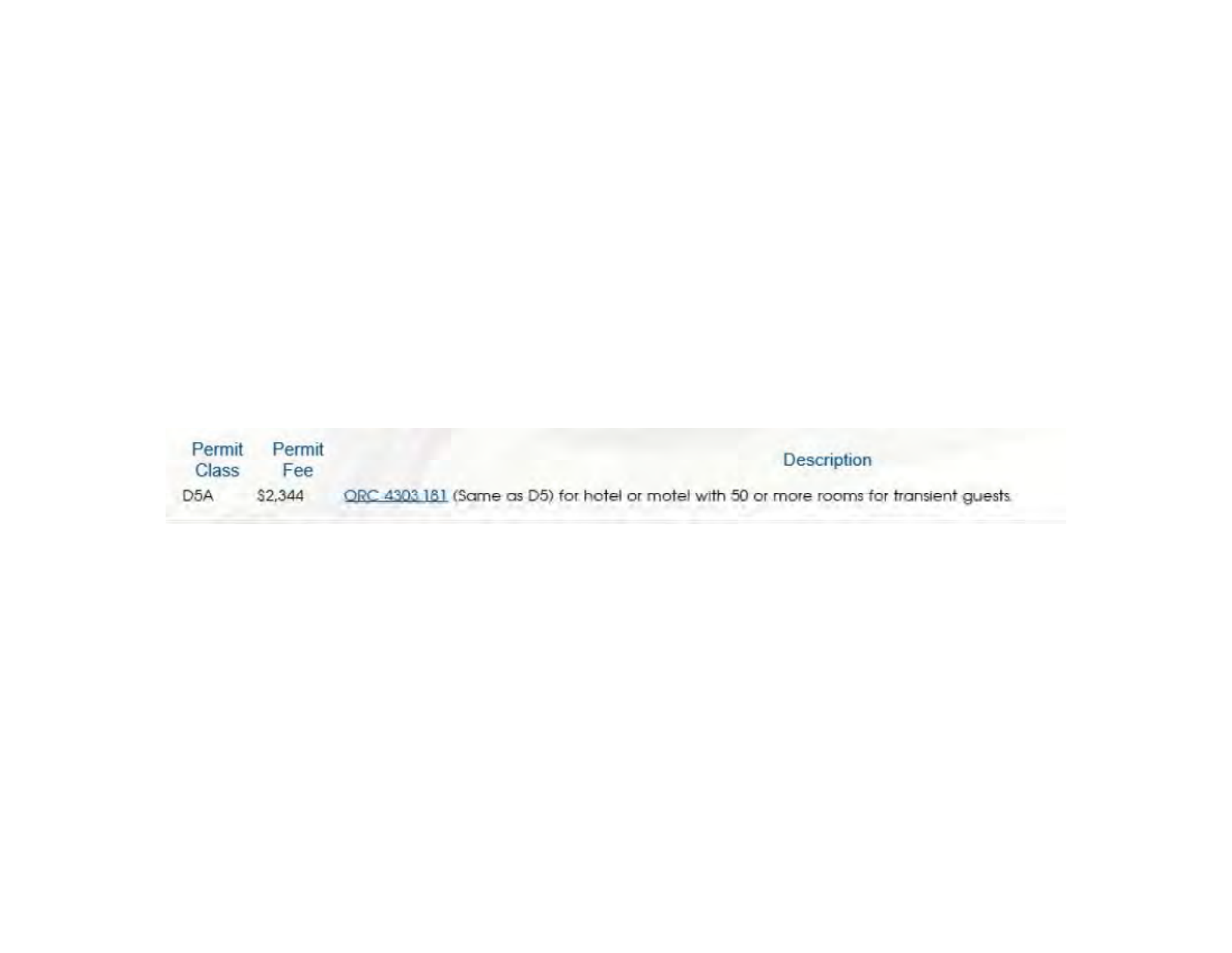# **4303.181 D-5a, D-5b, D-5c, D-5d, D-5e, D-5f, D-5g, D-5h, D-5i, D-5j, D-5k, D-5l, D-5m, D-5n, and D-5o permits.**

(A) Permit D-5a may be issued either to the owner or operator of a hotel or motel that is required to be licensed under section 3731.03 of the Revised Code, that contains at least fifty rooms for registered transient guests or is owned by a state institution of higher education as defined in section 3345.011 of the Revised Code or a private college or university, and that qualifies under the other requirements of this section, or to the owner or operator of a restaurant specified under this section, to sell beer and any intoxicating liquor at retail, only by the individual drink in glass and from the container, for consumption on the premises where sold, and to registered guests in their rooms, which may be sold by means of a controlled access alcohol and beverage cabinet in accordance with division (B) of section 4301.21 of the Revised Code; and to sell the same products in the same manner and amounts not for consumption on the premises as may be sold by holders of D-1 and D-2 permits. The premises of the hotel or motel shall include a retail food establishment or a food service operation licensed pursuant to Chapter 3717. of the Revised Code that operates as a restaurant for purposes of this chapter and that is affiliated with the hotel or motel and within or contiguous to the hotel or motel, and that serves food within the hotel or motel, but the principal business of the owner or operator of the hotel or motel shall be the accommodation of transient guests. In addition to the privileges authorized in this division, the holder of a D-5a permit may exercise the same privileges as the holder of a D-5 permit.

The owner or operator of a hotel, motel, or restaurant who qualified for and held a D-5a permit on August 4, 1976, may, if the owner or operator held another permit before holding a D-5a permit, either retain a D-5a permit or apply for the permit formerly held, and the division of liquor control shall issue the permit for which the owner or operator applies and formerly held, notwithstanding any quota.

A D-5a permit shall not be transferred to another location. No quota restriction shall be placed on the number of D-5a permits that may be issued.

The fee for this permit is two thousand three hundred forty-four dollars.

(B) Permit D-5b may be issued to the owner, operator, tenant, lessee, or occupant of an enclosed shopping center to sell beer and intoxicating liquor at retail, only by the individual drink in glass and from the container, for consumption on the premises where sold; and to sell the same products in the same manner and amount not for consumption on the premises as may be sold by holders of D-1 and D-2 permits. In addition to the privileges authorized in this division, the holder of a D-5b permit may exercise the same privileges as a holder of a D-5 permit.

A D-5b permit shall not be transferred to another location.

One D-5b permit may be issued at an enclosed shopping center containing at least two hundred twenty-five thousand, but less than four hundred thousand, square feet of floor area.

Two D-5b permits may be issued at an enclosed shopping center containing at least four hundred thousand square feet of floor area. No more than one D-5b permit may be issued at an enclosed shopping center for each additional two hundred thousand square feet of floor area or fraction of that floor area, up to a maximum of five D-5b permits for each enclosed shopping center. The number of D-5b permits that may be issued at an enclosed shopping center shall be determined by subtracting the number of D-3 and D-5 permits issued in the enclosed shopping center from the number of D-5b permits that otherwise may be issued at the enclosed shopping center under the formulas provided in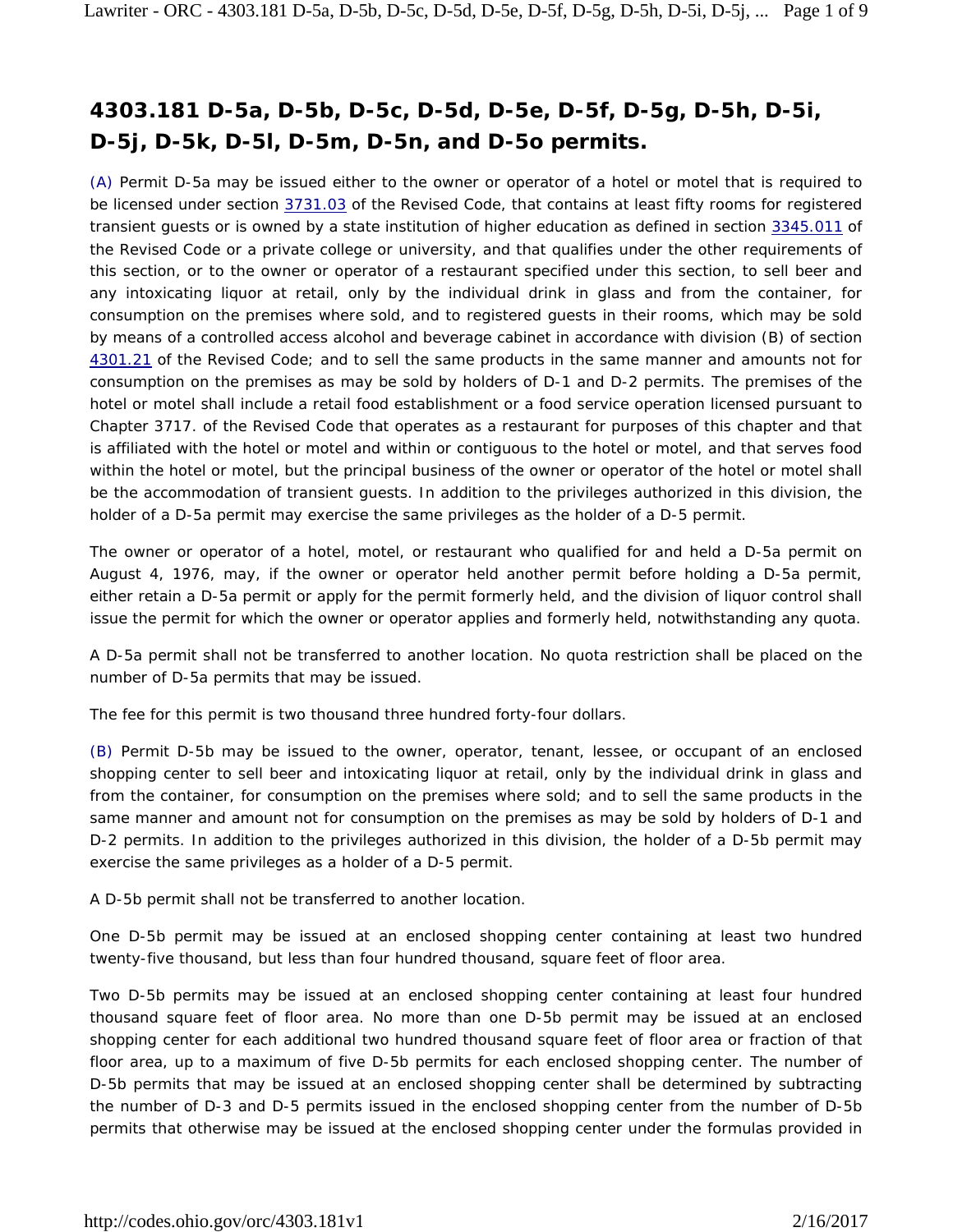this division. Except as provided in this section, no quota shall be placed on the number of D-5b permits that may be issued. Notwithstanding any quota provided in this section, the holder of any D-5b permit first issued in accordance with this section is entitled to its renewal in accordance with section  $4303.271$  of the Revised Code.

The holder of a D-5b permit issued before April 4, 1984, whose tenancy is terminated for a cause other than nonpayment of rent, may return the D-5b permit to the division of liquor control, and the division shall cancel that permit. Upon cancellation of that permit and upon the permit holder's payment of taxes, contributions, premiums, assessments, and other debts owing or accrued upon the date of cancellation to this state and its political subdivisions and a filing with the division of a certification of that payment, the division shall issue to that person either a D-5 permit, or a D-1, a D-2, and a D-3 permit, as that person requests. The division shall issue the D-5 permit, or the D-1, D-2, and D-3 permits, even if the number of D-1, D-2, D-3, or D-5 permits currently issued in the municipal corporation or in the unincorporated area of the township where that person's proposed premises is located equals or exceeds the maximum number of such permits that can be issued in that municipal corporation or in the unincorporated area of that township under the population quota restrictions contained in section 4303.29 of the Revised Code. Any D-1, D-2, D-3, or D-5 permit so issued shall not be transferred to another location. If a D-5b permit is canceled under the provisions of this paragraph, the number of D-5b permits that may be issued at the enclosed shopping center for which the D-5b permit was issued, under the formula provided in this division, shall be reduced by one if the enclosed shopping center was entitled to more than one D-5b permit under the formula.

The fee for this permit is two thousand three hundred forty-four dollars.

(C) Permit D-5c may be issued to the owner or operator of a retail food establishment or a food service operation licensed pursuant to Chapter 3717. of the Revised Code that operates as a restaurant for purposes of this chapter and that qualifies under the other requirements of this section to sell beer and any intoxicating liquor at retail, only by the individual drink in glass and from the container, for consumption on the premises where sold, and to sell the same products in the same manner and amounts not for consumption on the premises as may be sold by holders of D-1 and D-2 permits. In addition to the privileges authorized in this division, the holder of a D-5c permit may exercise the same privileges as the holder of a D-5 permit.

To qualify for a D-5c permit, the owner or operator of a retail food establishment or a food service operation licensed pursuant to Chapter 3717. of the Revised Code that operates as a restaurant for purposes of this chapter, shall have operated the restaurant at the proposed premises for not less than twenty-four consecutive months immediately preceding the filing of the application for the permit, have applied for a D-5 permit no later than December 31, 1988, and appear on the division's quota waiting list for not less than six months immediately preceding the filing of the application for the permit. In addition to these requirements, the proposed D-5c permit premises shall be located within a municipal corporation and further within an election precinct that, at the time of the application, has no more than twenty-five per cent of its total land area zoned for residential use.

A D-5c permit shall not be transferred to another location. No quota restriction shall be placed on the number of such permits that may be issued.

Any person who has held a D-5c permit for at least two years may apply for a D-5 permit, and the division of liquor control shall issue the D-5 permit notwithstanding the quota restrictions contained in section 4303.29 of the Revised Code or in any rule of the liquor control commission.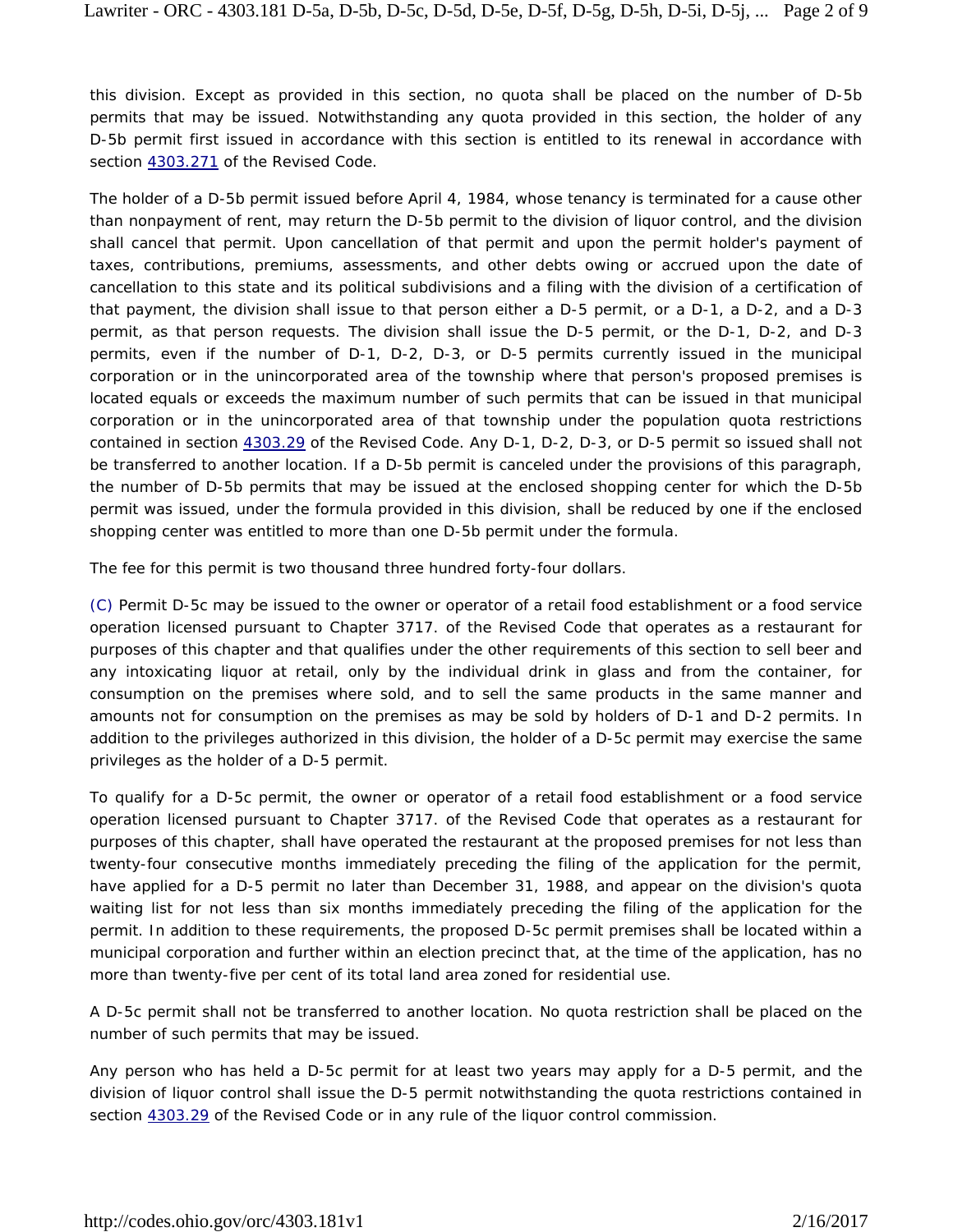The fee for this permit is one thousand five hundred sixty-three dollars.

(D) Permit D-5d may be issued to the owner or operator of a retail food establishment or a food service operation licensed pursuant to Chapter 3717. of the Revised Code that operates as a restaurant for purposes of this chapter and that is located at an airport operated by a board of county commissioners pursuant to section 307.20 of the Revised Code, at an airport operated by a port authority pursuant to Chapter 4582. of the Revised Code, or at an airport operated by a regional airport authority pursuant to Chapter 308. of the Revised Code. The holder of a D-5d permit may sell beer and any intoxicating liquor at retail, only by the individual drink in glass and from the container, for consumption on the premises where sold, and may sell the same products in the same manner and amounts not for consumption on the premises where sold as may be sold by the holders of D-1 and D-2 permits. In addition to the privileges authorized in this division, the holder of a D-5d permit may exercise the same privileges as the holder of a D-5 permit.

A D-5d permit shall not be transferred to another location. No quota restrictions shall be placed on the number of such permits that may be issued.

The fee for this permit is two thousand three hundred forty-four dollars.

(E) Permit D-5e may be issued to any nonprofit organization that is exempt from federal income taxation under the "Internal Revenue Code of 1986," 100 Stat. 2085, 26 U.S.C.A. 501 (c)(3), as amended, or that is a charitable organization under any chapter of the Revised Code, and that owns or operates a riverboat that meets all of the following:

- (1) Is permanently docked at one location;
- (2) Is designated as an historical riverboat by the Ohio history connection;
- (3) Contains not less than fifteen hundred square feet of floor area;
- (4) Has a seating capacity of fifty or more persons.

The holder of a D-5e permit may sell beer and intoxicating liquor at retail, only by the individual drink in glass and from the container, for consumption on the premises where sold.

A D-5e permit shall not be transferred to another location. No quota restriction shall be placed on the number of such permits that may be issued. The population quota restrictions contained in section 4303.29 of the Revised Code or in any rule of the liquor control commission shall not apply to this division, and the division shall issue a D-5e permit to any applicant who meets the requirements of this division. However, the division shall not issue a D-5e permit if the permit premises or proposed permit premises are located within an area in which the sale of spirituous liquor by the glass is prohibited.

The fee for this permit is one thousand two hundred nineteen dollars.

(F) Permit D-5f may be issued to the owner or operator of a retail food establishment or a food service operation licensed under Chapter 3717. of the Revised Code that operates as a restaurant for purposes of this chapter and that meets all of the following:

(1) It contains not less than twenty-five hundred square feet of floor area.

(2) It is located on or in, or immediately adjacent to, the shoreline of, a navigable river.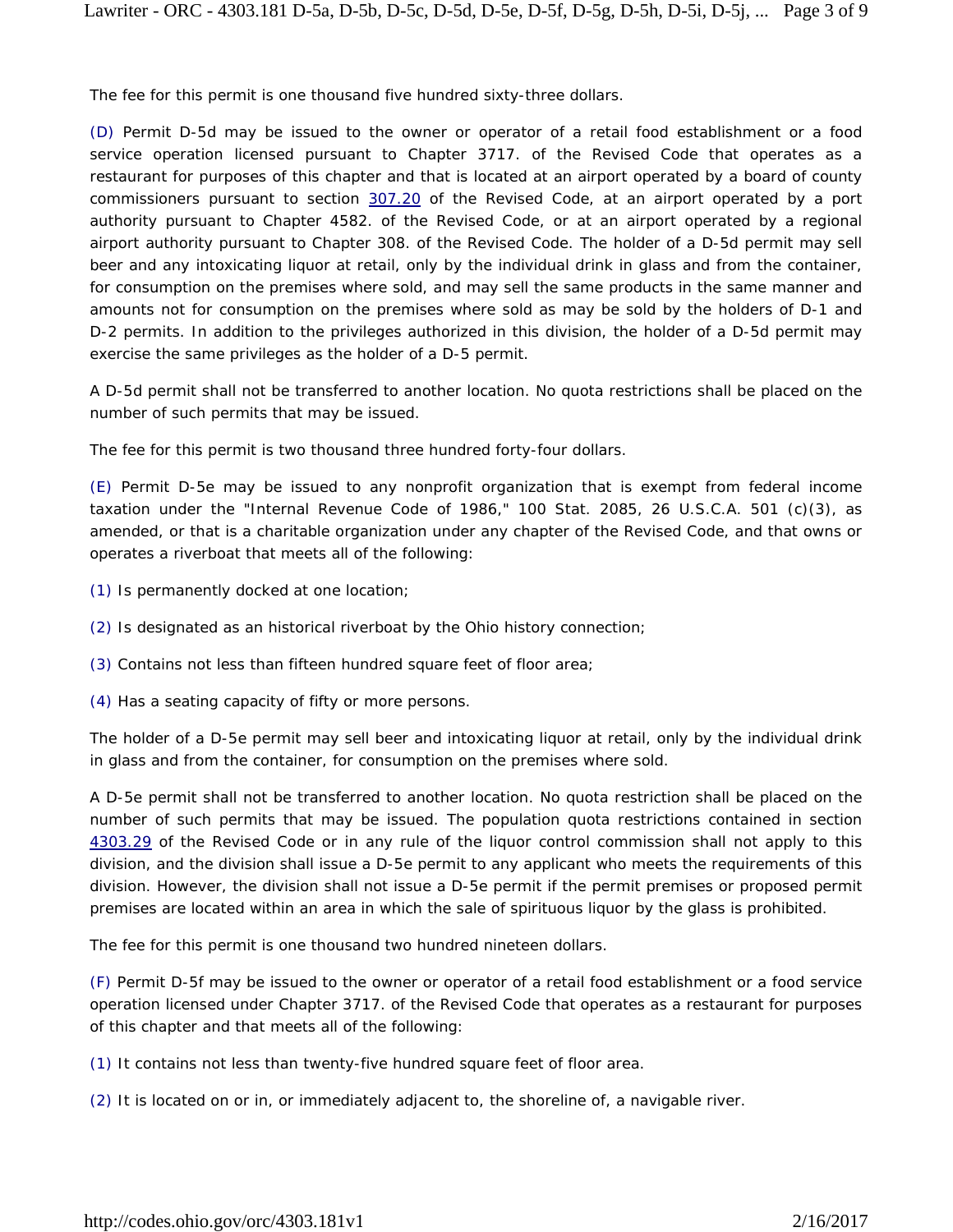(3) It provides docking space for twenty-five boats.

(4) It provides entertainment and recreation, provided that not less than fifty per cent of the business on the permit premises shall be preparing and serving meals for a consideration.

In addition, each application for a D-5f permit shall be accompanied by a certification from the local legislative authority that the issuance of the D-5f permit is not inconsistent with that political subdivision's comprehensive development plan or other economic development goal as officially established by the local legislative authority.

The holder of a D-5f permit may sell beer and intoxicating liquor at retail, only by the individual drink in glass and from the container, for consumption on the premises where sold.

A D-5f permit shall not be transferred to another location.

The division of liquor control shall not issue a D-5f permit if the permit premises or proposed permit premises are located within an area in which the sale of spirituous liquor by the glass is prohibited.

A fee for this permit is two thousand three hundred forty-four dollars.

As used in this division, "navigable river" means a river that is also a "navigable water" as defined in the "Federal Power Act," 94 Stat. 770 (1980), 16 U.S.C. 796.

(G) Permit D-5g may be issued to a nonprofit corporation that is either the owner or the operator of a national professional sports museum. The holder of a D-5g permit may sell beer and any intoxicating liquor at retail, only by the individual drink in glass and from the container, for consumption on the premises where sold. The holder of a D-5g permit shall sell no beer or intoxicating liquor for consumption on the premises where sold after two-thirty a.m. A D-5g permit shall not be transferred to another location. No quota restrictions shall be placed on the number of D-5g permits that may be issued. The fee for this permit is one thousand eight hundred seventy-five dollars.

(H)

(1) Permit D-5h may be issued to any nonprofit organization that is exempt from federal income taxation under the "Internal Revenue Code of 1986," 100 Stat. 2085, 26 U.S.C.A. 501 (c)(3), as amended, that owns or operates any of the following:

(a) A fine arts museum, provided that the nonprofit organization has no less than one thousand five hundred bona fide members possessing full membership privileges;

(b) A community arts center. As used in division (H)(1)(b) of this section, "community arts center" means a facility that provides arts programming to the community in more than one arts discipline, including, but not limited to, exhibits of works of art and performances by both professional and amateur artists.

(c) A community theater, provided that the nonprofit organization is a member of the Ohio arts council and the American community theatre association and has been in existence for not less than ten years. As used in division (H)(1)(c) of this section, "community theater" means a facility that contains at least one hundred fifty seats and has a primary function of presenting live theatrical performances and providing recreational opportunities to the community.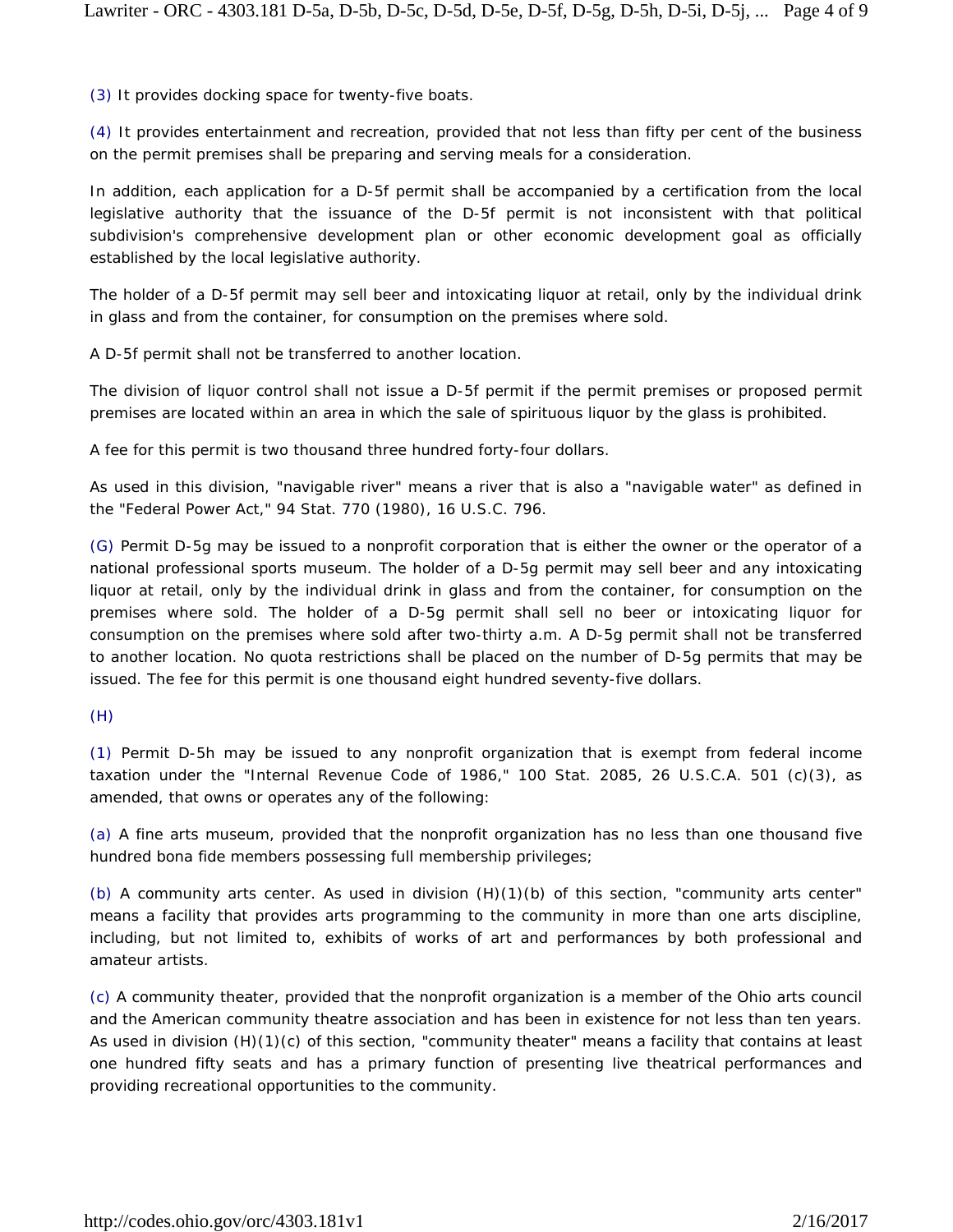(2) The holder of a D-5h permit may sell beer and any intoxicating liquor at retail, only by the individual drink in glass and from the container, for consumption on the premises where sold. The holder of a D-5h permit shall sell no beer or intoxicating liquor for consumption on the premises where sold after one a.m. A D-5h permit shall not be transferred to another location. No quota restrictions shall be placed on the number of D-5h permits that may be issued.

(3) The fee for a D-5h permit is one thousand eight hundred seventy-five dollars.

(I) Permit D-5i may be issued to the owner or operator of a retail food establishment or a food service operation licensed under Chapter 3717. of the Revised Code that operates as a restaurant for purposes of this chapter and that meets all of the following requirements:

(1) It is located in a municipal corporation or a township with a population of one hundred thousand or less.

(2) It has inside seating capacity for at least one hundred forty persons.

(3) It has at least four thousand square feet of floor area.

(4) It offers full-course meals, appetizers, and sandwiches.

(5) Its receipts from beer and liquor sales, excluding wine sales, do not exceed twenty-five per cent of its total gross receipts.

(6) It has at least one of the following characteristics:

(a) The value of its real and personal property exceeds seven hundred twenty-five thousand dollars.

(b) It is located on property that is owned or leased by the state or a state agency, and its owner or operator has authorization from the state or the state agency that owns or leases the property to obtain a D-5i permit.

The holder of a D-5i permit may sell beer and any intoxicating liquor at retail, only by the individual drink in glass and from the container, for consumption on the premises where sold, and may sell the same products in the same manner and amounts not for consumption on the premises where sold as may be sold by the holders of D-1 and D-2 permits. The holder of a D-5i permit shall sell no beer or intoxicating liquor for consumption on the premises where sold after two-thirty a.m. In addition to the privileges authorized in this division, the holder of a D-5i permit may exercise the same privileges as the holder of a D-5 permit.

A D-5i permit shall not be transferred to another location. The division of liquor control shall not renew a D-5i permit unless the retail food establishment or food service operation for which it is issued continues to meet the requirements described in divisions (I)(1) to (6) of this section. No quota restrictions shall be placed on the number of D-5i permits that may be issued. The fee for the D-5i permit is two thousand three hundred forty-four dollars.

(J) Permit D-5j may be issued to the owner or the operator of a retail food establishment or a food service operation licensed under Chapter 3717. of the Revised Code to sell beer and intoxicating liquor at retail, only by the individual drink in glass and from the container, for consumption on the premises where sold and to sell beer and intoxicating liquor in the same manner and amounts not for consumption on the premises where sold as may be sold by the holders of D-1 and D-2 permits. The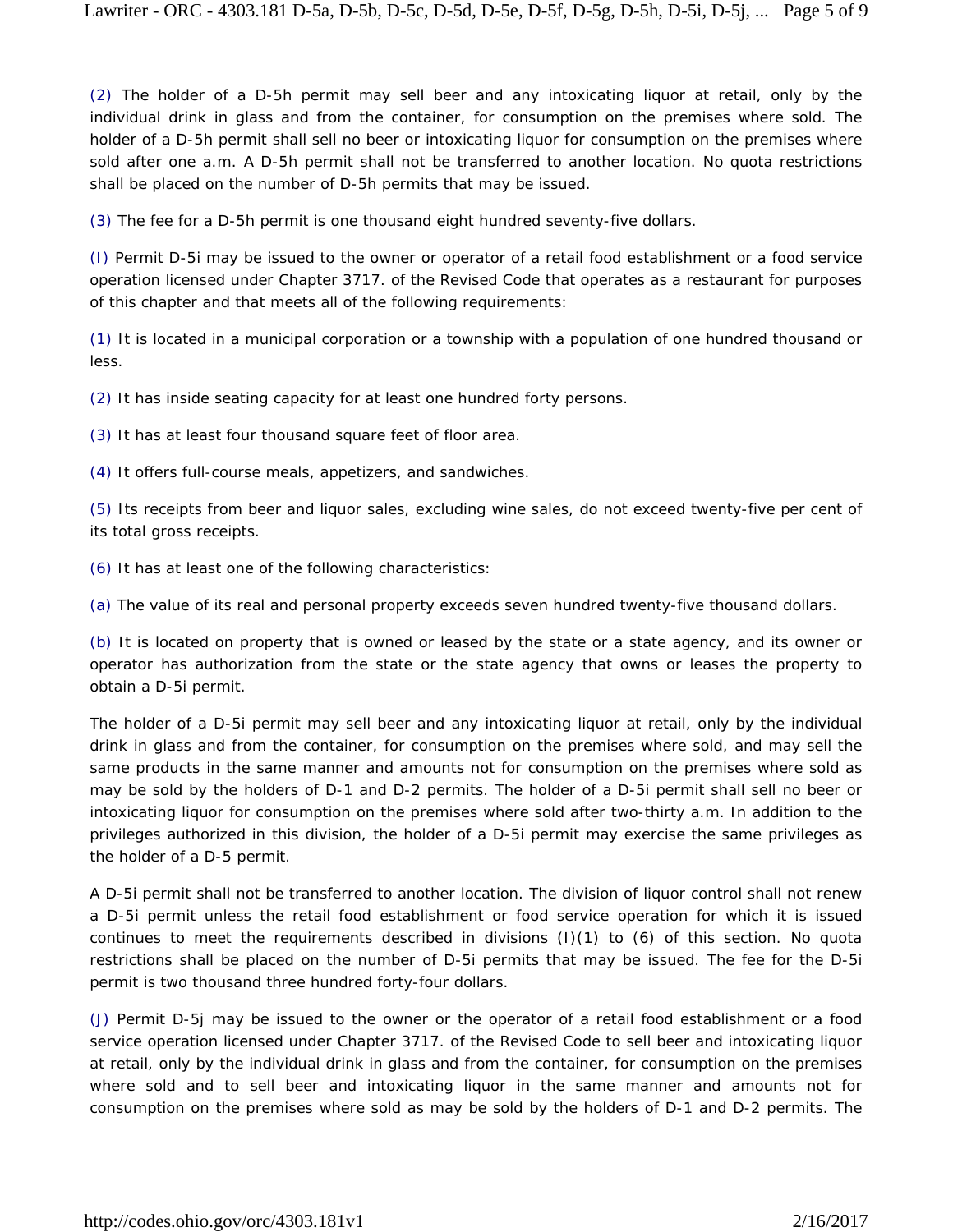holder of a D-5j permit may exercise the same privileges, and shall observe the same hours of operation, as the holder of a D-5 permit.

The D-5j permit shall be issued only within a community entertainment district that is designated under section 4301.80 of the Revised Code. The permit shall not be issued to a community entertainment district that is designated under divisions (B) and (C) of section 4301.80 of the Revised Code if the district does not meet one of the following qualifications:

(1) It is located in a municipal corporation with a population of at least one hundred thousand.

(2) It is located in a municipal corporation with a population of at least twenty thousand, and either of the following applies:

(a) It contains an amusement park the rides of which have been issued a permit by the department of agriculture under Chapter 1711. of the Revised Code.

(b) Not less than fifty million dollars will be invested in development and construction in the community entertainment district's area located in the municipal corporation.

(3) It is located in a township with a population of at least forty thousand.

(4) It is located in a township with a population of at least twenty thousand, and not less than seventy million dollars will be invested in development and construction in the community entertainment district's area located in the township.

(5) It is located in a municipal corporation with a population between seven thousand and twenty thousand, and both of the following apply:

(a) The municipal corporation was incorporated as a village prior to calendar year 1860 and currently has a historic downtown business district.

(b) The municipal corporation is located in the same county as another municipal corporation with at least one community entertainment district.

(6) It is located in a municipal corporation with a population of at least ten thousand, and not less than seventy million dollars will be invested in development and construction in the community entertainment district's area located in the municipal corporation.

(7) It is located in a municipal corporation with a population of at least five thousand, and not less than one hundred million dollars will be invested in development and construction in the community entertainment district's area located in the municipal corporation.

The location of a D-5j permit may be transferred only within the geographic boundaries of the community entertainment district in which it was issued and shall not be transferred outside the geographic boundaries of that district.

Not more than one D-5j permit shall be issued within each community entertainment district for each five acres of land located within the district. Not more than fifteen D-5j permits may be issued within a single community entertainment district. Except as otherwise provided in division (J) (4) of this section, no quota restrictions shall be placed upon the number of D-5j permits that may be issued.

The fee for a D-5j permit is two thousand three hundred forty-four dollars.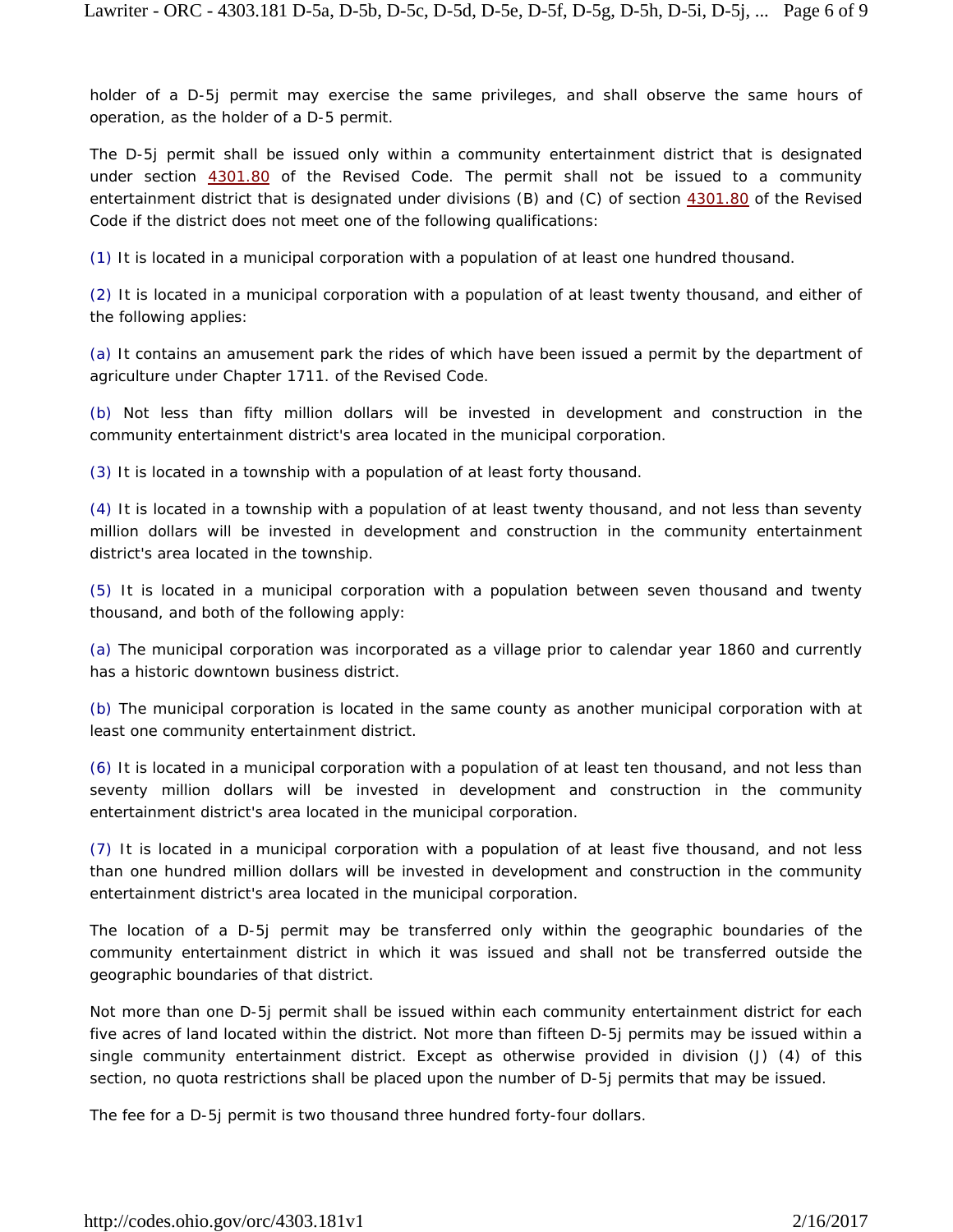(K)

(1) Permit D-5k may be issued to any nonprofit organization that is exempt from federal income taxation under the "Internal Revenue Code of 1986," 100 Stat. 2085, 26 U.S.C.A. 501 (c)(3), as amended, that is the owner or operator of a botanical garden recognized by the American association of botanical gardens and arboreta, and that has not less than twenty-five hundred bona fide members.

(2) The holder of a D-5k permit may sell beer and any intoxicating liquor at retail, only by the individual drink in glass and from the container, on the premises where sold.

(3) The holder of a D-5k permit shall sell no beer or intoxicating liquor for consumption on the premises where sold after one a.m.

(4) A D-5k permit shall not be transferred to another location.

(5) No quota restrictions shall be placed on the number of D-5k permits that may be issued.

(6) The fee for the D-5k permit is one thousand eight hundred seventy-five dollars.

(L)

(1) Permit D-5l may be issued to the owner or the operator of a retail food establishment or a food service operation licensed under Chapter 3717. of the Revised Code to sell beer and intoxicating liquor at retail, only by the individual drink in glass and from the container, for consumption on the premises where sold and to sell beer and intoxicating liquor in the same manner and amounts not for consumption on the premises where sold as may be sold by the holders of D-1 and D-2 permits. The holder of a D-5l permit may exercise the same privileges, and shall observe the same hours of operation, as the holder of a D-5 permit.

(2) The D-5l permit shall be issued only to a premises to which all of the following apply:

(a) The premises has gross annual receipts from the sale of food and meals that constitute not less than seventy-five per cent of its total gross annual receipts.

(b) The premises is located within a revitalization district that is designated under section 4301.81 of the Revised Code.

(c) The premises is located in a municipal corporation or township in which the number of D-5 permits issued equals or exceeds the number of those permits that may be issued in that municipal corporation or township under section 4303.29 of the Revised Code.

(d) The premises meets any of the following qualifications:

(i) It is located in a county with a population of one hundred twenty-five thousand or less according to the population estimates certified by the development services agency for calendar year 2006.

(ii) It is located in the municipal corporation that has the largest population in a county when the county has a population between two hundred fifteen thousand and two hundred twenty-five thousand according to the population estimates certified by the development services agency for calendar year 2006. Division (L)(2)(d)(ii) of this section applies only to a municipal corporation that is wholly located in a county.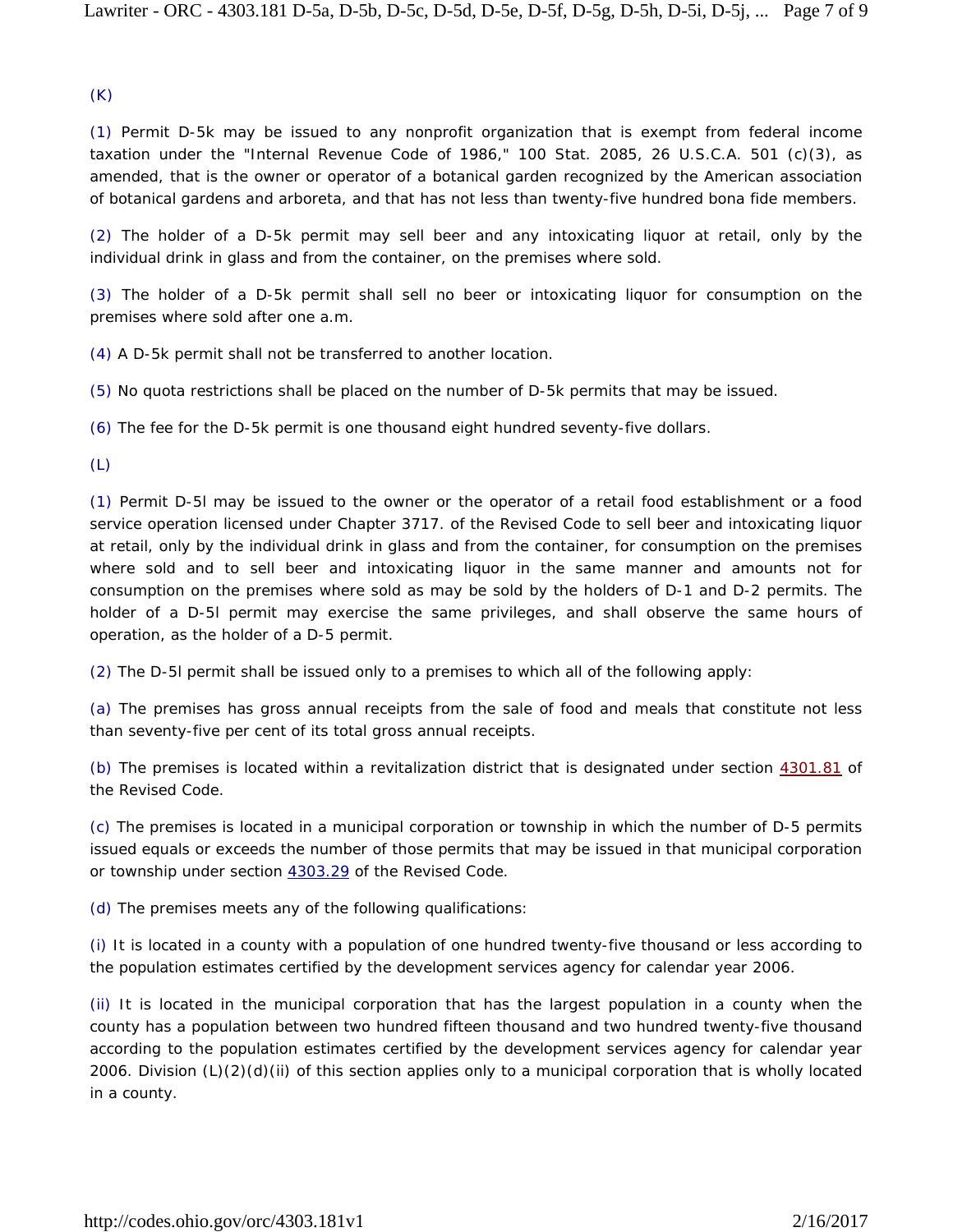(iii) It is located in the municipal corporation that has the largest population in a county when the county has a population between one hundred forty thousand and one hundred forty-one thousand according to the population estimates certified by the development services agency for calendar year 2006. Division (L)(2)(d)(iii) of this section applies only to a municipal corporation that is wholly located in a county.

(iv) It is located in a township with a population density of less than four hundred fifty people per square mile. For purposes of division  $(L)(2)(d)(iv)$  of this section, the population of a township is considered to be the population shown by the most recent regular federal decennial census.

(v) It is located in a municipal corporation that is wholly located within the geographic boundaries of a township, provided that the municipal corporation and the unincorporated portion of t he township have a combined population density of less than four hundred fifty people per square mile. For purposes of division  $(L)(2)(d)(v)$  of this section, the population of a municipal corporation and unincorporated portion o f a township is the population shown by the most recent federal decennial census.

(3) The location of a D-5l permit may be transferred only within the geographic boundaries of the revitalization district in which it was issued and shall not be transferred outside the geographic boundaries of that district.

(4) Not more than one D-5l permit shall be issued within each revitalization district for each five acres of land located within the district. Not more than fifteen D-5l permits may be issued within a single revitalization district. Except as otherwise provided in division (L)(4) of this section, no quota restrictions shall be placed upon the number of D-5l permits that may be issued.

(5) No D-5l permit shall be issued to an adult entertainment establishment as defined in section 2907.39 of the Revised Code.

(6) The fee for a D-5l permit is two thousand three hundred forty-four dollars.

(M) Permit D-5m may be issued to either the owner or the operator of a retail food establishment or food service operation licensed under Chapter 3717. of the Revised Code that operates as a restaurant for purposes of this chapter and that is located in, or affiliated with, a center for the preservation of wild animals as defined in section 4301.404 of the Revised Code, to sell beer and any intoxicating liquor at retail, only by the glass and from the container, for consumption on the premises where sold, and to sell the same products in the same manner and amounts not for consumption on the premises as may be sold by the holders of D-1 and D-2 permits. In addition to the privileges authorized by this division, the holder of a D-5m permit may exercise the same privileges as the holder of a D-5 permit.

A D-5m permit shall not be transferred to another location. No quota restrictions shall be placed on the number of D-5m permits that may be issued. The fee for a permit D-5m is two thousand three hundred forty-four dollars.

(N) Permit D-5n shall be issued to either a casino operator or a casino management company licensed under Chapter 3772. of the Revised Code that operates a casino facility under that chapter, to sell beer and any intoxicating liquor at retail, only by the individual drink in glass and from the container, for consumption on the premises where sold, and to sell the same products in the same manner and amounts not for consumption on the premises as may be sold by the holders of D-1 and D-2 permits. In addition to the privileges authorized by this division, the holder of a D-5n permit may exercise the